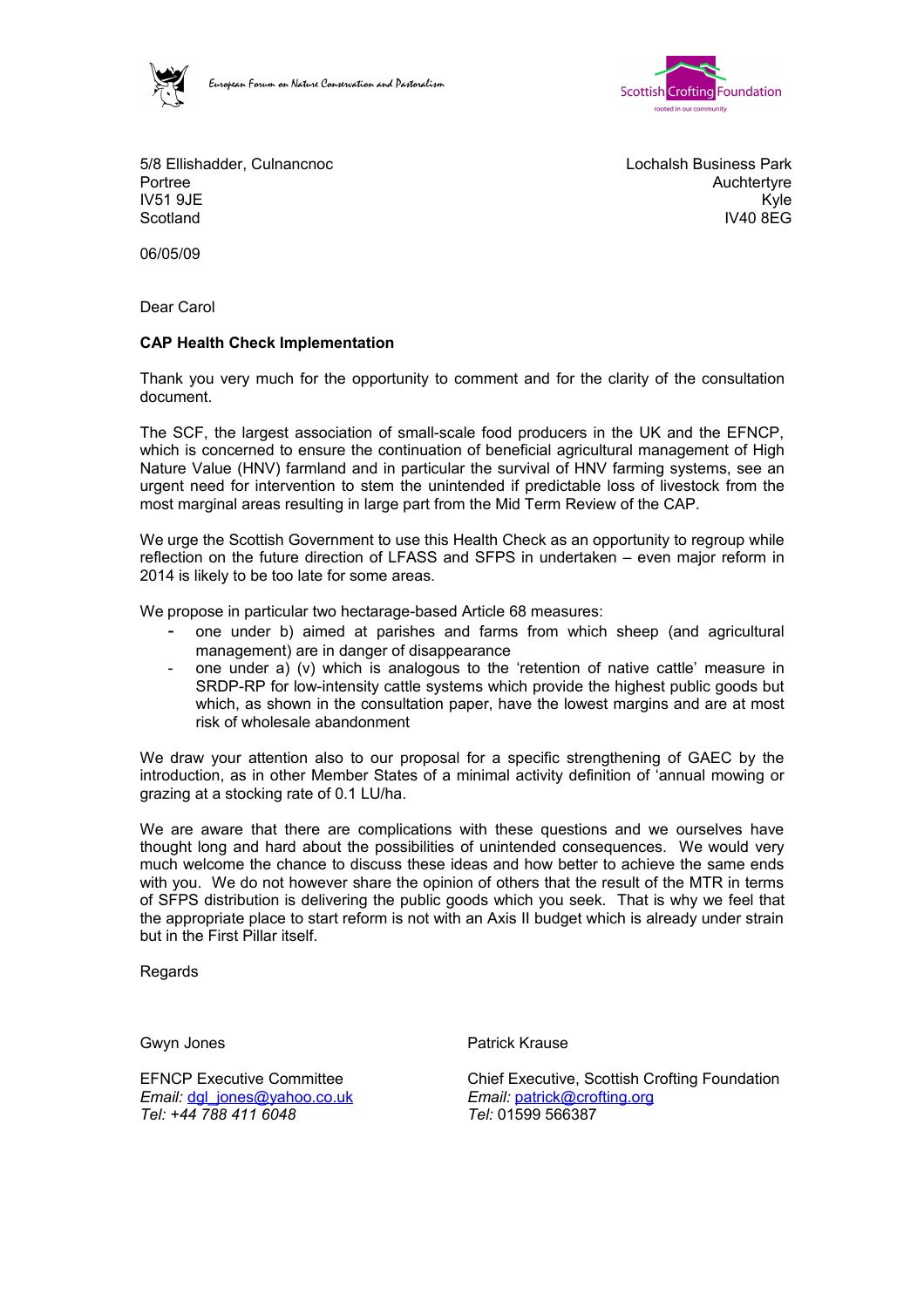



# **Scottish Government CAP Health Check Consultation 2009**

– **a response from the European Forum on Nature Conservation and Pastoralism**

### *Overall approach to the Health Check*

EFNCP and SCF welcome very much the opportunity to comment on offered by the Government and commend you the clarity of the consultation document.

EFNCP's overall approach vis-à-vis the Health Check at a EU level is outlined at [http://www.efncp.org/download/efncp\\_CAP\\_Health\\_Check\\_Consultation.pdf.](http://www.efncp.org/download/efncp_CAP_Health_Check_Consultation.pdf) As an organisation we exist to draw attention to the positive relationship between certain farming systems and biodiversity. Scotland is unique in Northern Europe in that probably the majority of its farmland can be classified as this kind of High Nature Value (HNV) farmland.

We greatly applaud the decision of the EU to place the management and enhancement of this HNV farmland and the support of the HNV farming systems at the heart of EAFRD and in particular of Axis 2 and encourage the Scottish Government to grasp with enthusiasm the tasks set out for it in the Common Monitoring and Evaluation Framework as regards identifying HNV farmland. This is a major selling point of Scotland's agriculture and not one which should be on the back burner.

There is a need not only to establish a baseline of how much HNV farming occurs in Scotland but also to develop mechanisms to track trends in that HNV farming resource within the life-span of the current Scottish RDP. We recognise that Scottish Natural Heritage is currently working to this end and considering how best to identify how much, and where, HNV farming occurs in Scotland. However, working to identify where HNV farming occurs in Scotland, while welcome, is not in itself enough. There is also an urgent need to consider what types of HNV farming-specific support mechanisms are required in Scotland and to develop a policy framework is needed to ensure that such support can be developed and implemented effectively. Consideration of these two processes (identification of the resource and development of appropriate support policies) can, and indeed must, work in parallel. Without this, there is a real danger that inappropriate changes to policy will further decrease the economic viability of Scotland's existing HNV farming systems, to the detriment of the systems and their associated high biodiversity value.

The biodiversity (and landscape and cultural) value of HNV farmland is something which is not very amenable to reward by the market. As such it is a *public good[1](#page-1-0)* – something we believe should be clearly distinguished from 'public benefits' which may or may not be open to market reward. In a situation of budgetary constraint, we believe that it is right that public spending be targeted at those public goods whose delivery is not assured as an incidental of other economic or non-economic activity.

The trend over the years is for there to be a repartition of production across the EU territories - overintensification occurs in the better agri-ecological situations while land abandonment takes place in marginal areas where farming systems are less productive. The aim of the CAP should be to moderate these trends while recognising that they are natural consequences of economics. Other aims concerning the mechanisms themselves (such as simplicity or subjectively-assessed 'fairness') should be subsidiary. The critical test for any proposal needs to be its likely effectiveness in moving towards this over-riding primary objective.

It is clear to us that different aspects of the 'European Model of Agriculture' are thus in fact delivered by different farms. Thus we accept that certain producers should be encouraged to work to the world market and to enhance their competitiveness. Standards should ensure that they do not break laws or threaten the environment, animal welfare or food safety but should not otherwise place them at a disadvantage to their international competitors. These are producers which will produce public benefit, but mostly in the form of 'private goods' – their reward is from the market.

On the other hand there are other producers who are already producing many public goods but whose future is severely threatened. These also should be encouraged to maximise their efficiency in so far as

<span id="page-1-0"></span> $1$  According to Wikipedia, a public good is non-rivaled and non-excludable - consumption of the good by one individual does not reduce availability of the good for consumption by others; and no one can be effectively excluded from using the good.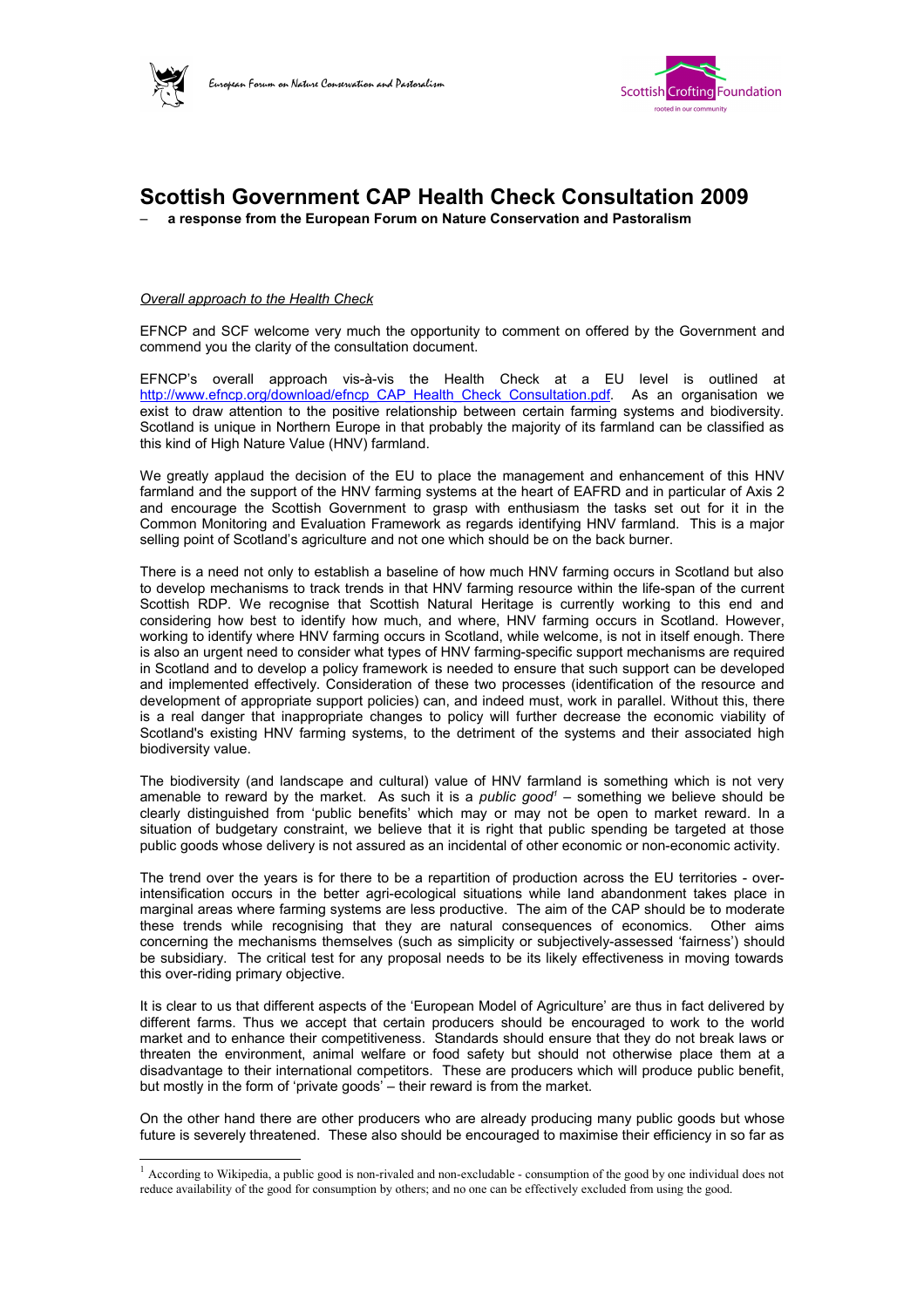



that is compatible with the public goods – this is to ensure that public money is not wasted. But it is unrealistic to think that public support will not always play a crucial part in their farm economies – such is the nature of public goods.

Since the CAP is to be central to the fortunes of HNV farmland for the foreseeable future, EFNCP believes that it is imperative for the CAP to retain public support, while re-targeting it to public goods goals such as HNV farmland at both EU and national scales. In particular, the reality of CAP delivery, which the public sees, must match the theoretical logic of the policy itself, to which the public is largely indifferent.

Our vision is that the current HNV farmland in the EU will be maintained and as policies develop will be expanded in the future. However the current prognosis is more pessimistic. Farming systems which manage the land in a manner that maintains nature value must become increasingly attractive as a vocation, so that their position is maintained alongside other economic developments in Europe's rural areas. While this could involve an increased market orientation on the part of HNV farmers, it means also greater targeting of CAP support on this type of farming.

We recognise that bureaucracy is off-putting to farmers and should be reduced if possible, but we believe that the viability of farms delivering public goods is the central issue and this must be reflected in the Health Check. Of course the natural constraints that make these areas important for nature also work against economic viability – thus the need (and justification) for Pillar 1 support.

#### *Article 68 – general approach*

From our perspective the primary effect of the Mid Term Review reforms was to expose the lack of economic viability of many HNV farmland areas. The decision to go for the historic implementation method which in the most marginal areas offers farmers and crofters the prospect of doubling or trebling their net incomes by moving to a situation in which they minimise their agricultural activity, to the detriment of current nature values.

The resulting payment distribution is a major issue for the future of the CAP in Scotland – what is the justification for it in terms of public goods delivery? Its effects – its 'message' to producers - are unsurprising and were widely predicted: massive declines in stock numbers. Moreover, the arithmetic provides no rational 'bottoming out' point where stock numbers can restabilise.

We support in theory the link to minimum activity (see below) but the reality is that neither SFP nor, regrettably, LFASS provides the safety net necessary for the maintenance of livestock where they are or may well be having environmental benefits (the precautionary principle needs to be invoked here, as reestablishment costs are very high). Until that happens, we believe that there is a justification for redirecting some of the current massively skewed payment pattern back some way towards less intensive producers whose futures are in immediate danger despite the public goods they deliver.

We do not deny that agri-environment measures offer an alternative approach. To call for money to be redirected from a Rural Priorities measure already under considerable financial pressure is however only justified if the Pillar 1 status quo delivers the goods in terms of targeting the delivery of positive externalities; it does not. For this reason we believe that it is time for the Scottish Government to start to grasp the Pillar 1 nettle and begin gradually on a 'soft landing' redistribution of support which will otherwise no doubt be forced upon it in 2014.

The Scottish Beef Calf Scheme is a good idea but one whose benefits are rather diluted by being not only available to, but claimed in practice by, all beef calf producers. Thinking back to the analyses carried out at the time of the introduction of decoupling, the predictions were for the shifting eastwards of production systems, so that cattle moved out of the uplands towards the lowlands. In such circumstances, spending money on lowland producers seems rather wasteful.

On the other hand, we are mindful of the Commission's injunctions against having geographicallytargeted measures in the past. Proposals this time round should avoid this problem if at all possible by using systems-based criteria and limiting geographical targeting to the extreme case of imminent abandonment.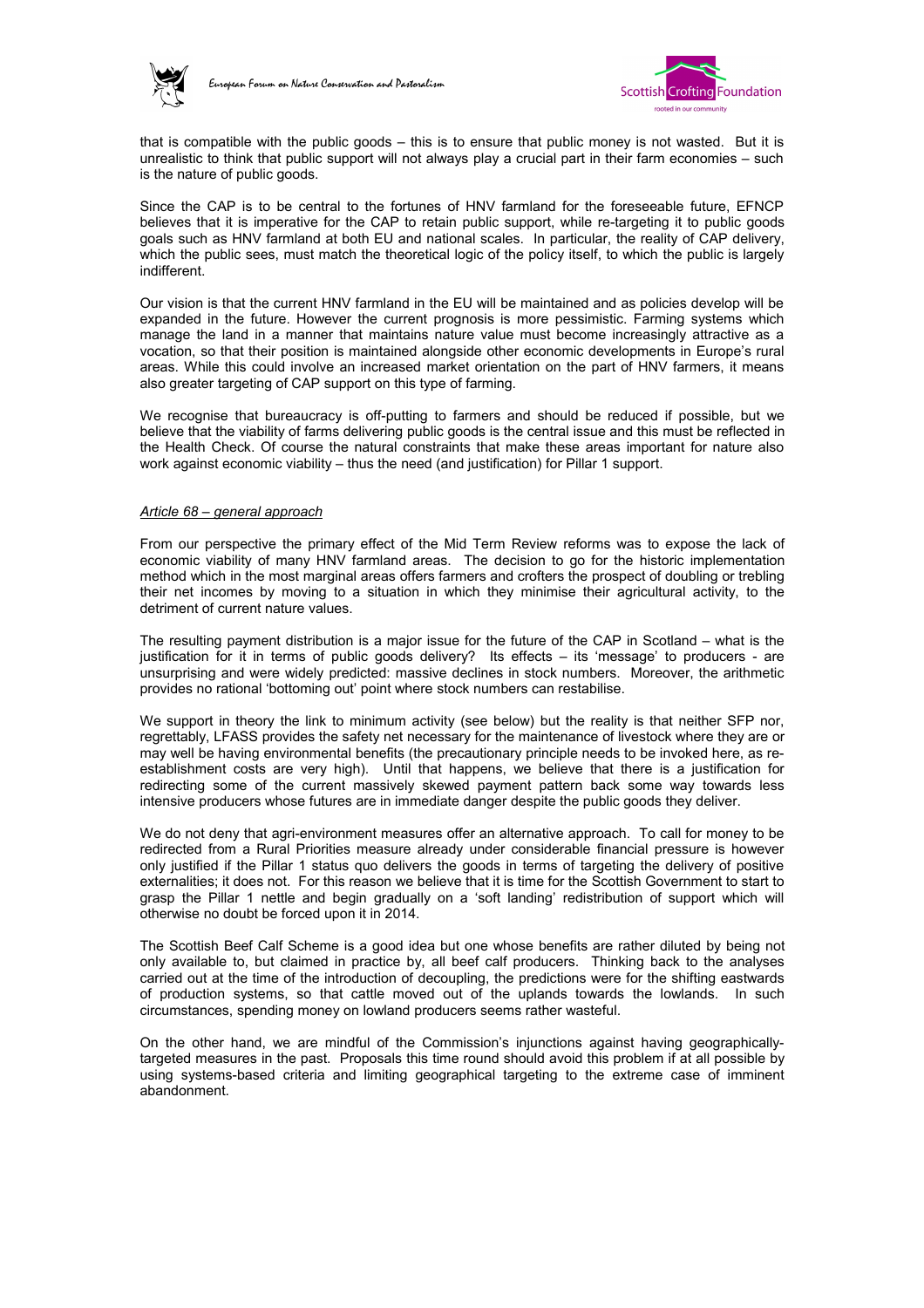



### *Article 68 – support for sheep as 'farming of last resort'*

As stated, we see no logical reason for expecting Article 68 to 'do everything'. The most basic maintenance role should go to LFASS and we feel that on balance the place for support of basic activity is through a combination of that measure and SFP, and in particular through the way minimum activity is defined (see below).

We accept however that LFASS in particular is not up to the task of offering this support under the present arrangements. It is therefore appropriate that Article 68 is used temporarily as a way of ensuring that sheep - the 'animal of last resort' - are not lost irreversibly, not least as it is not clear that the disappearance of these flocks is an intentional goal of policy.

- Activity-linked area payments should therefore be made available in all parishes where declines in sheep numbers since 2005 (i.e. since decoupling) are over a certain percentage.
- Payments should only be made to producers whose stocking density on actively-used forage<sup>[2](#page-3-0)</sup> does not exceed 0.3 LU/ha in the 12 months from 1<sup>st</sup> January of the claim year and whose stocking density meets a minimum stocking level of 0.1 LU/ha of forage declared (which is the new GAEC limit we propose below).
- Payment should be calculated on the basis of what it costs to maintain sheep > 12 months old on that land at a rate of 0.1 LU/ha of GAEC-compliant forage.

By these three rules, payments are focused on both parishes and farms where sheep farming is in immediate danger of disappearing and that the payment is compatible with the proposed new minimum activity rule in GAEC and has the minimum possible effect on the market which is compatible with achieving the stated aims. The scheme is a production-based measure and will have to fit in the 3.5% threshold.

During the lifetime of this transitory measure, the Scottish Government should, say by 2010, come up with a series of spatially-explicit objectives for sheep production, or more precisely for the desirable distribution of grazing by sheep. And the delivery of both Pillar 1 and LFA payments from 2014/10 onwards should aim to incorporate delivery of these new objectives in a coherent manner.

# *Article 68 – low-intensity cattle grazing and the environment*

While the environmental need for sheep grazing is the subject of some debate, it is at least broadly accepted that low-intensity cattle grazing is environmentally beneficial for a whole range of reasons. Margins on cattle are worse even that those of sheep in marginal areas, putting all these benefits at immediate risk. Without prejudice to the benefits or otherwise of sheep, we feel that the Government should at least take advantage of agreement on the subject of cattle and propose a scheme which is environmentally targeted and thus is not subject to the 3.5% limit.

Such a scheme would need to be ecologically-realistic and avoid overt links to production or encouraging such increases in production as would negate or reduce the beneficial effects of cattle keeping. It would also need to be targeted, not geographically but using systems-based criteria which are likely to give maximum environmental benefit. That means targeting low-intensity herds.

Our approach follows that of the SRDP native cattle retention measure as far as logic and payment calculation are concerned. However we feel that the present make-up of the SRDP measure is too decoupled to accomplish the adequate support of cattle herds of >2 cows and in fact rewards larger small units which do *not* introduce more than 2 cows.

- Payments would be available on *all* holdings where the overall livestock density on activelyused forage is <0.8 LU/ha, except those participating in SRDP-RP cattle retention or introduction measures.
- Payments would be made per hectare of actively-used *inbye* grazed by cattle on the basis of 2 ha per cattle beast over 24 months old (male or female) present for 12 months from 1<sup>st</sup> Jan of the year of the claim.
- Payments for the first 20 ha should be £185/ha (as in the SRDP-RP cattle retention payment and using the same payment calculation) and £50/ha for the next 80 ha.
- No payment shall be made over 100 ha.

<span id="page-3-0"></span> $2^{2}$  i.e. compatible with the usage rules for LFASS and with the proposed new GAEC minimum activity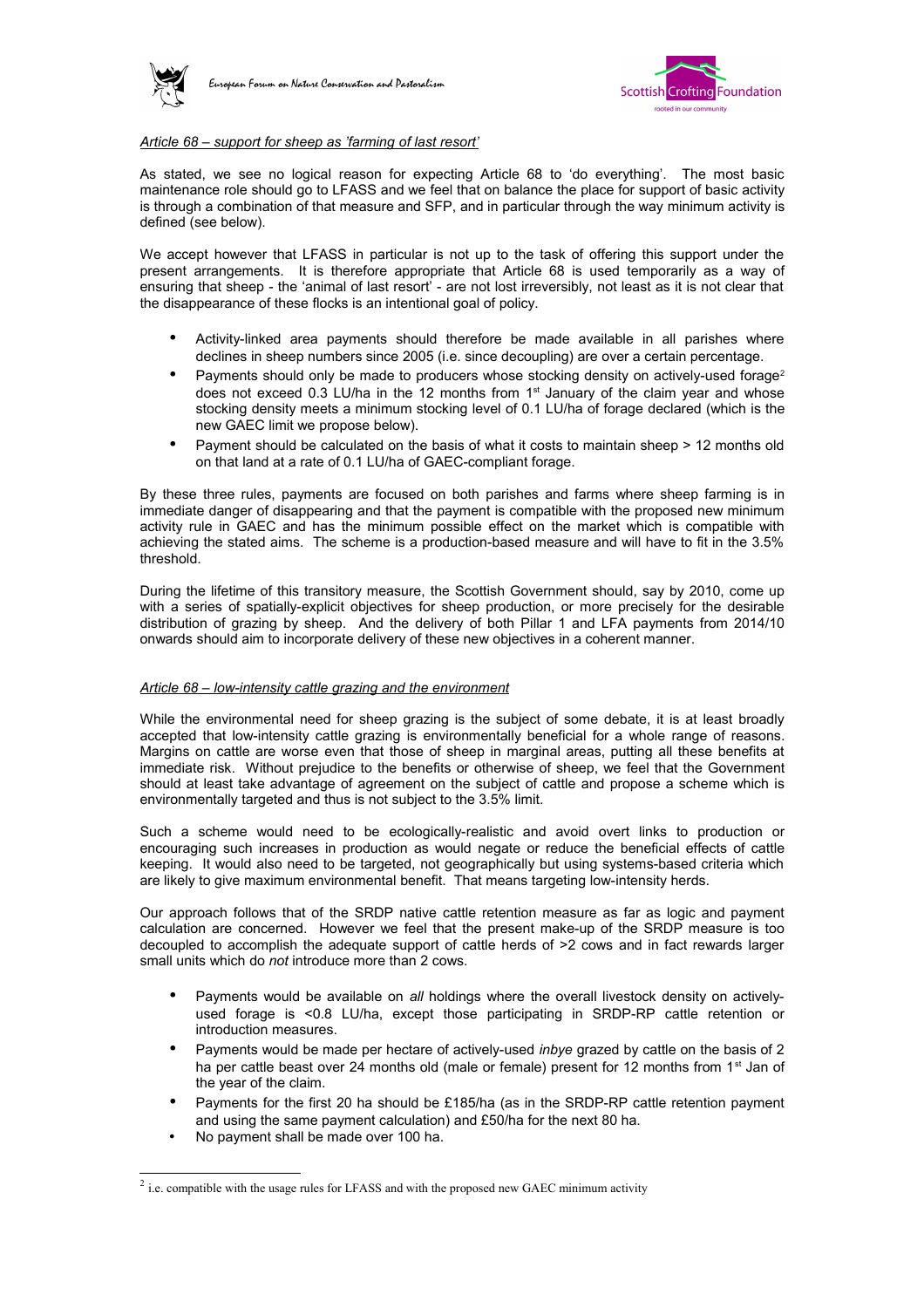



### *National Reserve*

One basic principle which we feel should apply to CAP payments is that everyone is treated equally – equal reward for equal work – within the overall context of market failure and imminent threat. It is therefore wrong that existing claimants are advantaged over new entrants. The worst case scenario can be illustrated in the case of a common grazings in which all the SFP claimants are inactive and a new entrant is active but has no entitlements. The SFP claimants are rewarded for doing nothing, while the person who delivers GAEC for them as well as himself gets nothing but losses.

We believe that a more uniform distribution of payments is necessary and justified by the demands made on SFP claimants and the relative costs of delivering them. In the interim, the historic system must be made as fair as possible for new entrants in particular.

A National Reserve is therefore justified, not just made up of entitlements siphoned during transfers, but from entitlements unused for over 2 years by active claimants (where 'unused' means simply in excess of the claimed area in each year).

#### *GAEC – minimal activity*

The current cross-compliance structure, which combines legal requirements and GAEC, is unhelpful. The polluter pays principle means that adherence to the former should not be compensated from public funds. Furthermore, the EU should be aiming in WTO discussions to ensure that as many of these standards as possible are introduced as standards for goods imported into the Community.

Within GAEC there is a further conflation of damage-avoidance measures (*prevention* of soil erosion, *protection* of permanent pasture, protection of terraces and landscape features from *deterioration*), with other measures requiring positive action. Their cost varies considerably from place to place (achievement of certain stocking densities, control of vegetation, upkeep of landscape features….).

The former, while imposing higher requirements on EU farmers than on their global competitors and thus worthy of payment, truly belong as part of a minimum standard. The latter however are transitional to being agri-environmental in nature (and indeed are supported by agri-environment schemes in some MS). Minimum standards in these cases impose the highest costs on those least able to bear them, not on the ones creating most damage.

It is right that agricultural support, of whatever scale or type, should not be delivered to farmers who break the law. It is *not* right that marginal farmers are penalised for *not* carrying out activities that are unviable (e.g. grazing of poor, remote pastures). However, the solution taken by some Member States, including Scotland, which is that these basic farming activities should not be a pre-condition for support, then results in an encouragement to abandon (since the effects of *de facto* abandonment can be hidden for many years).

Cross-compliance has a role in preventing damaging agricultural practices, but it is not a suitable mechanism for maintaining marginal farming systems that deliver public goods, such as HNV farming. The requirement within GAEC to prevent undergrazing of permanent pasture is not the right way to achieve this objective, for many reasons. It is very difficult to monitor, especially on vast areas of rough grazings. And the requirement imposes a far greater burden on the marginal livestock farmer than equivalent requirements on more intensive farmers who receive far higher CAP payments.

SFP should be related to the costs of adhering to the conditions - no more and no less. There is no logical basis for paying huge per hectare amounts to (formerly) intensive farms where GAEC is easily achieved and tiny amounts to extensive farms where minimum activity criteria pose considerable challenges. However the opportunity to make fundamental changes in this regard is not yet upon us.

What can be done now is to get rid of the iniquitous situation whereby a claimant in marginal areas can increase his net income by up to threefold by stopping his former agricultural activity. Making under- or over-grazing something which causes a breach immediately is welcome, but not enough. There should be a minimum activity rule.

Minimum activity should, as in many other Member States in the current programming period, be defined as grazing at a minimum level or mowing at least once a year. The rule should be combined with the under-/over-grazing criteria and thus minimum stocking on 1<sup>st</sup> March is probably workable.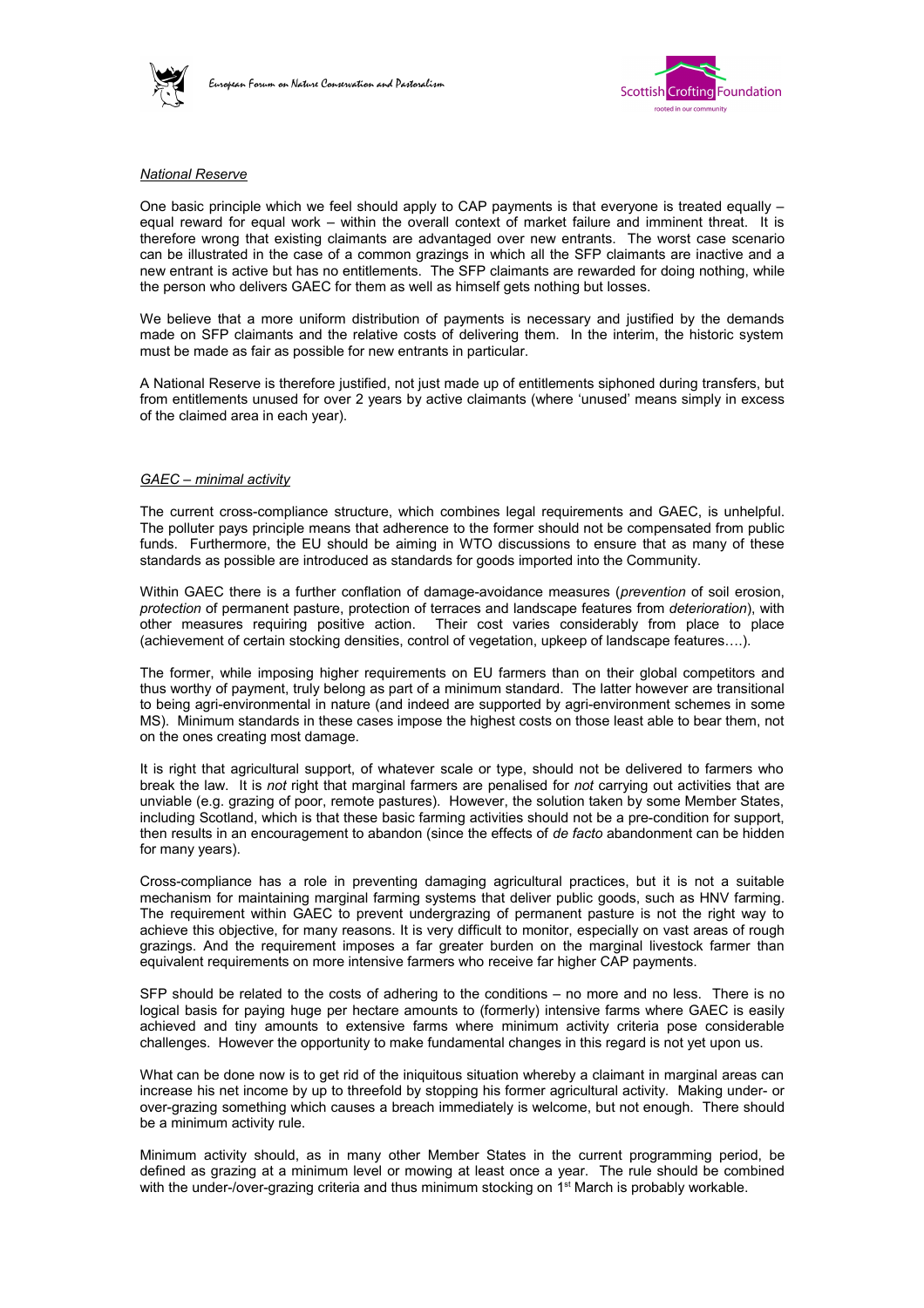



We suggest a minimum stocking of 0.1 LU/ha, with a restriction on payments (LFASS-style) below that unless undergrazing occurs, in which case there is a breach. Parcels otherwise ineligible which are specifically managed under an agri-environment prescription could be exempted to avoid facing farmers with an extra opportunity cost of participation.

The minimum stocking rule, as part of GAEC would apply equally to all CAP schemes, and in particular to LFASS. Experience just now with the new LFASS question on active use means that there is a mismatch with SFP rules and we see, on common grazings in particular, the effects – giving up or leasing out of forage rights is inhibited, with the result that active crofters are again disadvantaged.

### *GAEC – permanent grassland*

We support in principle the simplification of CAP rules where there is no substantial benefit from more complicated arrangements. It is not clear that merging the rules on permanent grassland protection simplifies anything other than the guidance manual. However, we feel that whatever the format of the way the rules are set out, there should be a minimum of 2 separate rules, dealing respectively with:

- Basic rules for the protection of permanent pasture. Permanent pasture is defined purely in terms of its age, as it is in agricultural statistics. Its environmental value varies considerably.
- Extra rules for the protection of more narrowly-defined semi-natural vegetation and uncultivated land. These rules are ecologically meaningful and intimately connected to the core characteristic of HNV farmland.

# *GAEC – SSSI*

We are unhappy, for the reasons outlined above for Option J to include an obligation to maintain SSSIs in satisfactory order except in as much as 'maintain' means to avoid deliberate or reckless damage. Farmers with SSSIs should not be burdened by extra costs of positive management – the support structure should not put them in this position, but should rather make adequate provision for them.

#### *Cereals set-aside*

Set-aside has provided an unintended environmental benefit in intensive farming areas of low nature value. How this is provided in future is not within the scope of EFNCP's focus except in one critically important way. The 'extra' benefits provided by set-aside are now provided 'free of charge' by the SFP. It is completely unacceptable that money is taken from the RD budget, which is already under considerable pressure, to add to the income of what is generally the most profitable and least environmentally-valuable sector of agriculture. In addition, it is risky to count on farmers' willingness to volunteer set-aside areas while cereal prices are increasing (notably due to the biofuels strategy). In a modified form it is right that the same benefits should continue to be provided through the First Pillar: they belong as part of GAEC. We sympathise with farmers who say that this is a cost which their competitors do not incur; however in this case these costs were until recently incurred. We look forward to the time when arable farmers receive SFP which is proportional to their low costs of achieving GAEC, but in the interim a set-aside replacement is a small price to pay for continued receipt of high CAP payments.

#### *Upper and lower limits in support levels*

On the question of lower limits, EFNCP believes it is important not to disguise administrative simplicity with a matter of principle. The viewpoint that some producers who 'are not farmers' can be easily distinguished with reference to the CAP payments they receive is not one we support, especially as we know that some MS have at various times restricted the eligibility for payment for part-time farmers, or pensioners, for example. We do not like the term "pseudo-farmers" as used by the Commission – this reflects Commission's attitude to many of the traditional (often part-time) farming systems of HNV areas. In many HNV areas, the majority of farms are small, part-time units. Withdrawing support from these, partly with the idea of encouraging more professional and dynamic farms to take over the land, may appear an attractive strategy in purely economic, financial and administrative terms. But the EU and national institutions should be aware that this approach conflicts with the declared priority of supporting HNV farming.